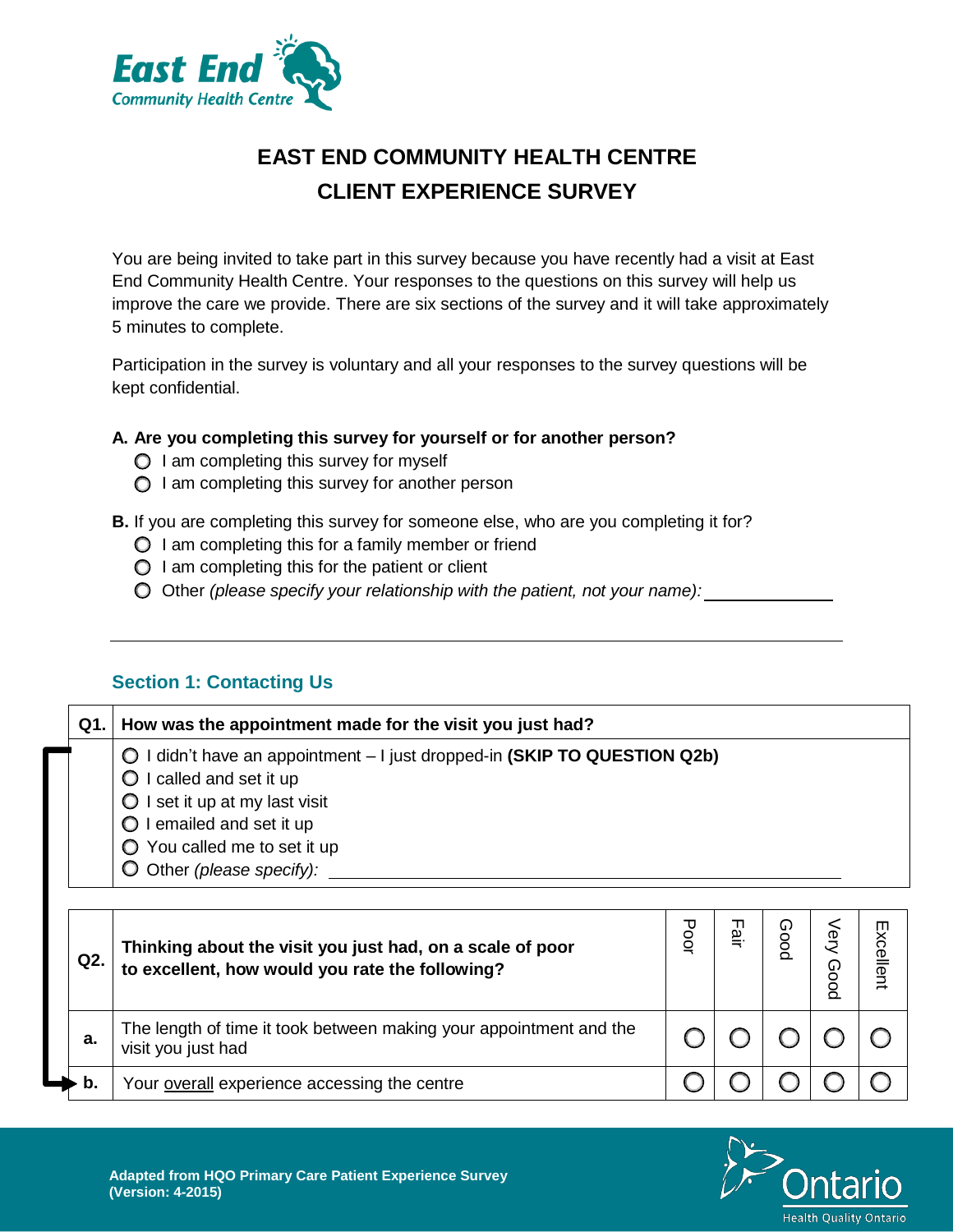

## **Section 2: Arriving and waiting at the Centre**

**Still thinking about the visit you just had…**

| Q3.1 | How long did you wait in the reception area past your appointment time? |
|------|-------------------------------------------------------------------------|
|      | Less than 5 minutes                                                     |
|      | $\bigcirc$ 5 to 10 minutes                                              |
|      | $\bigcirc$ 11 to 20 minutes                                             |
|      | $\bigcirc$ 21 to 30 minutes                                             |
|      | O More than 30 minutes                                                  |
|      | I did not make an appointment<br>$\circ$                                |
|      |                                                                         |

| Q4. | On a scale of poor to excellent, how would you rate the<br>following ?                                                                    | Poor | டி | G.<br>0 | γeς<br>ဂ<br>ōog | Excellent |
|-----|-------------------------------------------------------------------------------------------------------------------------------------------|------|----|---------|-----------------|-----------|
| а.  | The hours that we are open                                                                                                                |      |    |         |                 |           |
| b.  | Your overall experience with our reception staff                                                                                          |      |    |         |                 |           |
| c.  | The length of time you had to wait in the examination room before you spoke with the health care provider about the reason for your visit |      |    |         |                 |           |

## **Section 3: Your Appointment**

**Still thinking about this visit…**

| Q5. | Thinking about the MAIN health care provider you spoke with<br>during the visit, on a scale of poor to excellent, how would<br>you rate this person on the following ? | Poo | ᆩ<br><u>ٰیہ</u> = | <b>Good</b> | Very<br>Good | Excellent |
|-----|------------------------------------------------------------------------------------------------------------------------------------------------------------------------|-----|-------------------|-------------|--------------|-----------|
| a.  | They knew about your medical history                                                                                                                                   | ∩   | O                 | O           | O            | O         |
| b.  | They listened to your concerns                                                                                                                                         | ∩   | ∩                 | O           | O            | O         |
| c.  | They spoke using a language you could understand                                                                                                                       | O   | O                 | O           | O            | O         |
| d.  | They explained things in a way that was easy to understand                                                                                                             |     | O                 | O           | O            | O         |
| е.  | They were sensitive to your needs and preferences                                                                                                                      | O   | O                 | O           | O            | O         |
| f.  | They treated you with dignity and respect                                                                                                                              | ∩   | O                 | O           | O            | O         |
| g.  | They gave you clear instructions about what you need to do after<br>your visit                                                                                         |     | ∩                 | O           | O            | O         |
| h.  | Your overall experience speaking with the health care provider about<br>the reason for your visit                                                                      | ∩   |                   | ທ           | O            |           |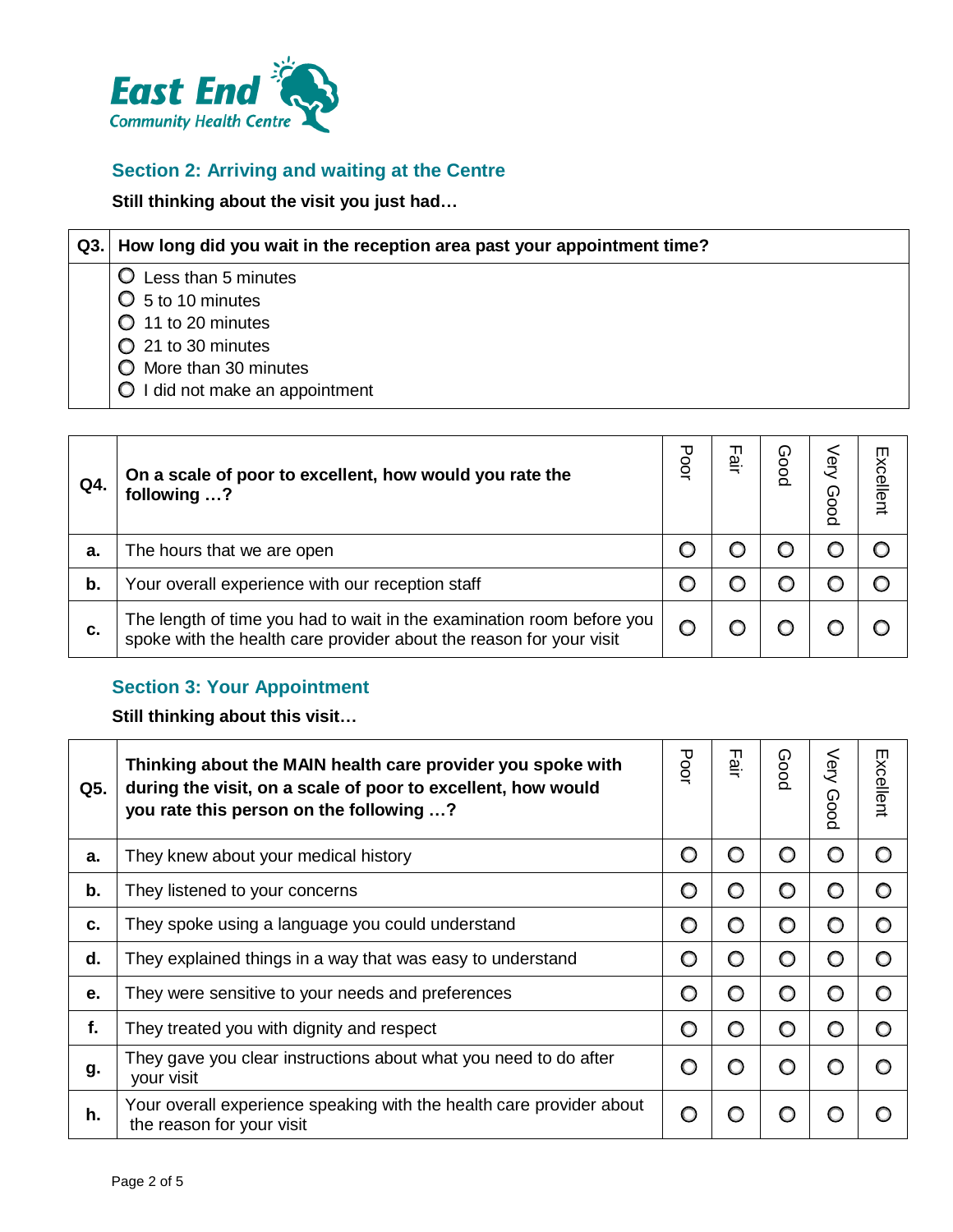

#### **Section 4: Your Overall Experience with this visit**

| Q6. | Thinking about this visit, on a scale of poor to excellent,<br>how would you rate?               | <b>Poor</b> | ᆩ<br><u>മ്</u> | Good | Very<br><b>Poog</b> | Excellent |
|-----|--------------------------------------------------------------------------------------------------|-------------|----------------|------|---------------------|-----------|
| a.  | The overall cleanliness of the centre                                                            |             | C              | O    | O                   |           |
| b.  | The overall physical comfort of the centre                                                       |             | C              | O    | O                   |           |
| C.  | Your confidence in the doctor/ health care provider(s) you saw during<br>the visit               |             |                | O    | O                   |           |
| d.  | Your confidence that your health information was treated with the<br>level of privacy you expect |             |                |      | O                   |           |
| е.  | Your overall experience with the visit you had with us                                           |             |                | O    | O                   |           |

## **Section 5: Your Experiences Visiting with us over the Last Year or So**

The first couple of questions below are similar to ones asked earlier. However, instead of thinking about your most recent visit, we'd like you to think more broadly…about your experiences with us **OVER THE LAST YEAR OR SO**.

| Q7. | The last time you were sick or were concerned you had a health problem                                                                                                                                                                          |                                                                                                                                              |               |
|-----|-------------------------------------------------------------------------------------------------------------------------------------------------------------------------------------------------------------------------------------------------|----------------------------------------------------------------------------------------------------------------------------------------------|---------------|
| a.  | Did you get an appointment on the date you wanted?                                                                                                                                                                                              | O Yes                                                                                                                                        | $\bigcirc$ No |
| b.  | The last time you were sick or were concerned you had a health<br>problem, how many days did it take from when you first tried to see<br>your doctor or nurse practitioner to when you actually SAW him/her or<br>someone else in their office? | Same day<br>$\bigcirc$ Next day<br>$O$ 2-19 days (Enter the<br>number of days:<br>20 or more days<br>Not applicable<br>(don't know/ refused) |               |

| Q8. | When you see your doctor or nurse practitioner, how often do<br>they or someone else in the office? | Not<br>(don't<br>applicable<br><b>Know</b><br>refused) | <b>D</b><br>ሟ | Rarely | Sometimes | Often | <b>Always</b> |
|-----|-----------------------------------------------------------------------------------------------------|--------------------------------------------------------|---------------|--------|-----------|-------|---------------|
| а.  | Give you an opportunity to ask questions about recommended<br>treatment                             | O                                                      |               |        |           |       |               |
| b.  | Involve you as much as you want to be in decisions about your care<br>and treatment                 | O                                                      |               |        |           |       |               |
| c.  | Spend enough time with you                                                                          |                                                        |               |        |           |       |               |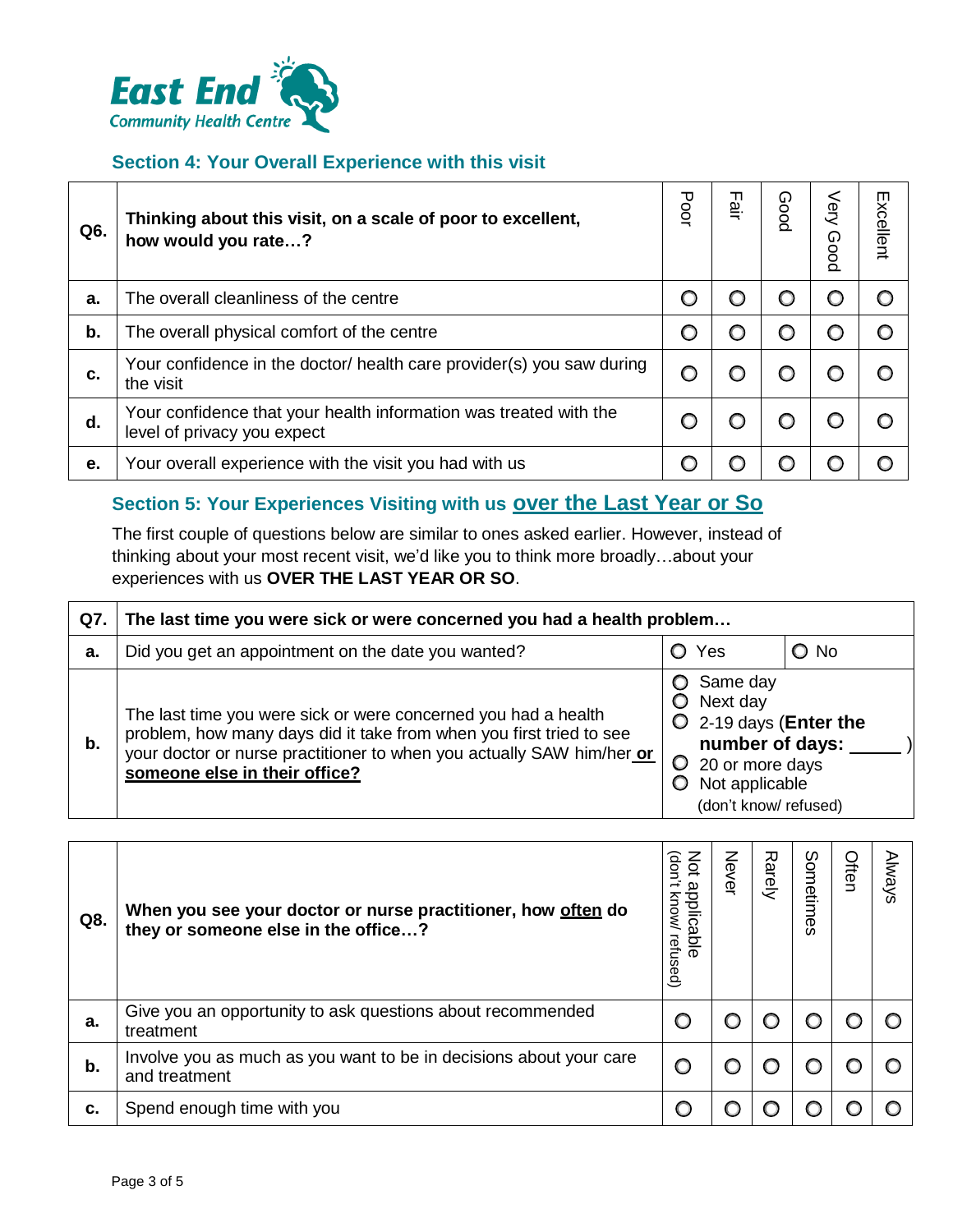

| Q9.  | On another issue, the last time when you needed medical care in<br>the evening, on a weekend, or on a public holiday, how easy was<br>it to get care without going to the emergency department? | ery<br>Difficult | ပ္မွ<br>hat<br>ifficult | Sor<br>newhat<br>Easy | Very<br>Easy | Not<br>applicable |
|------|-------------------------------------------------------------------------------------------------------------------------------------------------------------------------------------------------|------------------|-------------------------|-----------------------|--------------|-------------------|
|      |                                                                                                                                                                                                 |                  |                         |                       |              |                   |
|      |                                                                                                                                                                                                 |                  |                         |                       |              |                   |
| Q10. | always feel comfortable and welcome at East End CHC                                                                                                                                             |                  | Yes                     |                       | No           |                   |

# **Section 6: Context/Demographics**

| Q11. | In general how would you rate your overall health? | o | ω | υJ | ወ<br>⋒ | $\blacksquare$<br>o<br>ক |
|------|----------------------------------------------------|---|---|----|--------|--------------------------|
|      |                                                    |   |   |    |        |                          |

| Q12.   How long have you been visiting us for your health care?                                                                         |
|-----------------------------------------------------------------------------------------------------------------------------------------|
| Less than six months<br>Between six and a year<br>Between one and three years<br>Between three and five years<br>Longer than five years |

| Q13. | Using your best guess, how many times did you visit us over the last year or so for your own<br>medical care? |
|------|---------------------------------------------------------------------------------------------------------------|
|      | One<br>Two<br><b>Three</b><br>Four<br>Five or more                                                            |

| Q14. Would you recommend our services to your family or friends? Check ONE only.   |
|------------------------------------------------------------------------------------|
| <b>O</b> Definitely no<br>Probably no<br>$\circ$<br>Probably yes<br>Definitely yes |